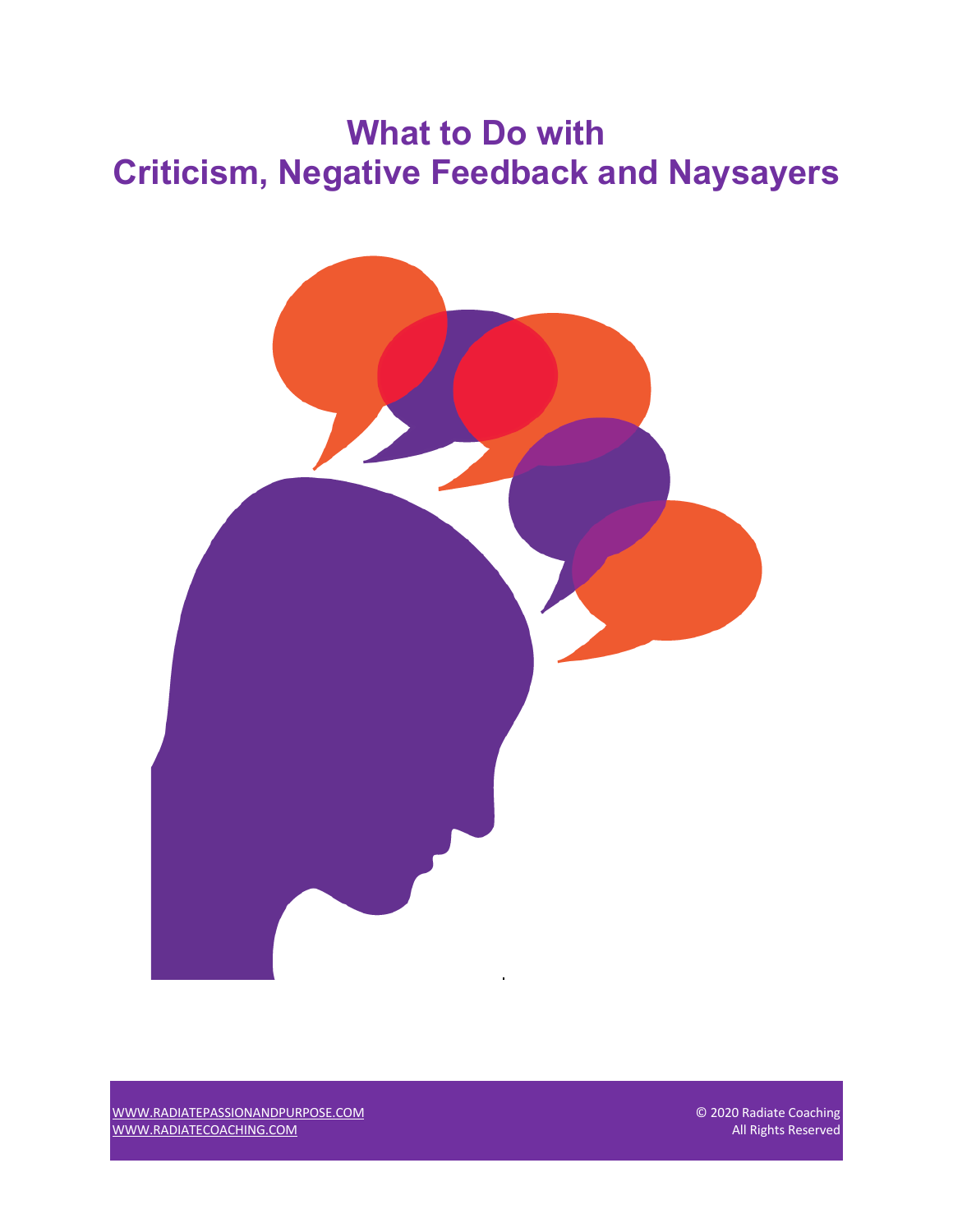I'll never forget watching American Idol years ago, when Simon Cowell told Jennifer Hudson she'd never amount to much. Jennifer was eliminated in the  $7<sup>th</sup>$  round and reminisces, "I remember telling everyone at American Idol, 'I will be back. I don't know when, I don't know how, I don't know where… and I recall the producers laughing.'"

Jennifer wouldn't let these events impact her resolve, going on to extraordinary success, winning an Oscar, a Golden Globe and a Grammy. Since then, she's performed at the Super Bowl and received a star on the Hollywood Walk of Fame, among many other accomplishments. The *Los Angeles Times* claimed Hudson to be one of the greatest *Idol* contestant in the history of the show, placing behind season one winner Kelly Clarkson and season four winner Carrie Underwood. " Whether you win or not, you still have your talent and you can still make it," she said.

Jennifer Hudson believed in herself enough to block her Inner Critic from adopting Simon Cowell's potentially negative programming. How many people do you think could withstand such an icon's scathing pronouncements? Not many! But she did…

Back then, I would think to myself, "I'd love to be like Jennifer Hudson. Don't let anything or anyone stand in my way. Just keep moving forward no matter what!"

The words we believe the most are the ones we tell ourselves about ourselves. When someone in the outside world is critical of us, it's not really that person who makes us feel bad. It's the words and resulting feelings that our own Inner Critic accepts and ingests from what they said, because we ourselves believe them to be true. In the end, it's our own beliefs and interpretations – and lack of belief in ourselves and self-love - that can send us into a downward spiral of paralysis, failure, self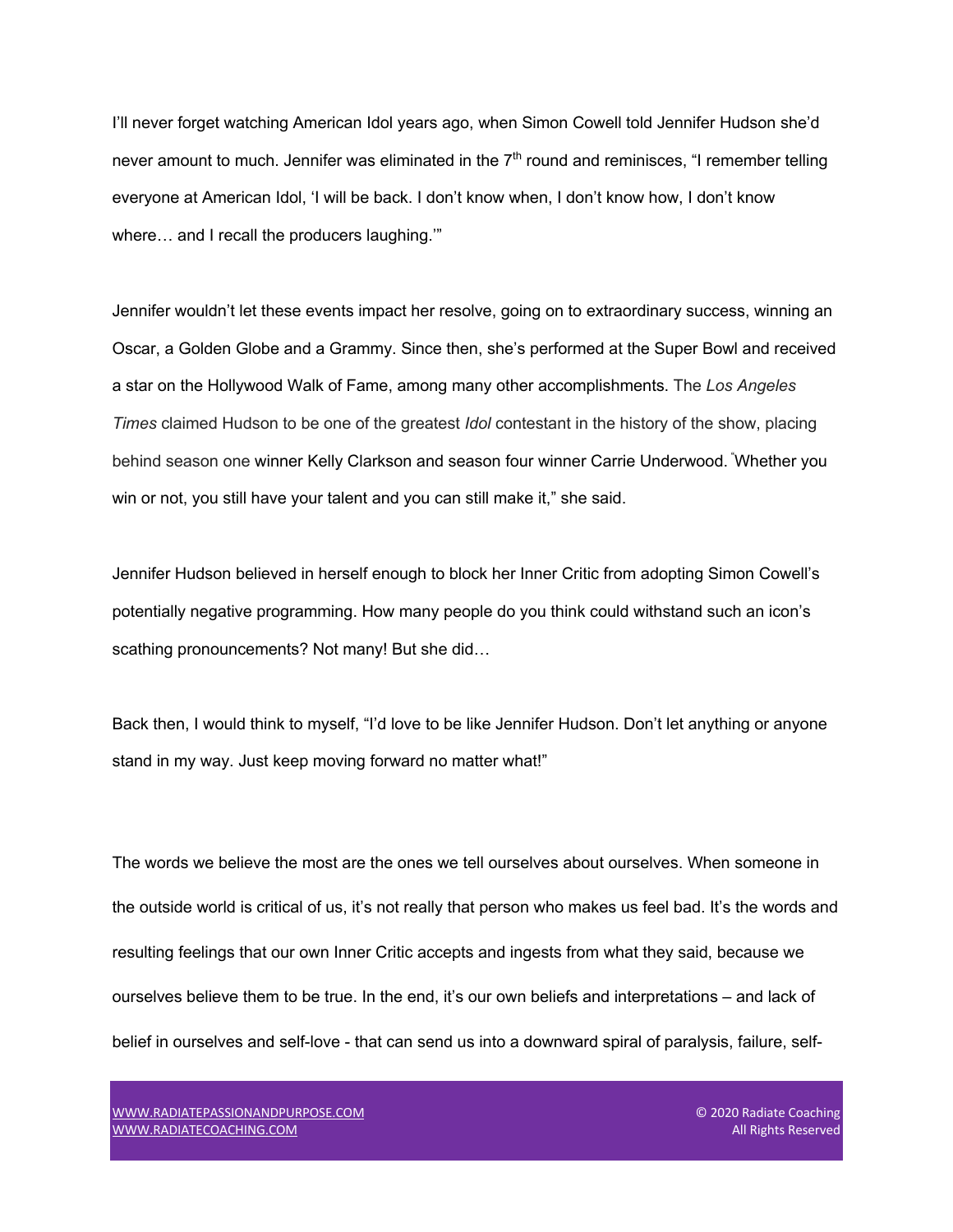loathing and depression. But when we learn to love ourselves, we have a powerful remedy that can elevate us from that downward spiral.

Just because we have bad or disappointing feedback, even from expert sources, doesn't mean we need to adopt it as our truth. We are "at choice" about what we let in. We are at choice about what we think.

If ever you receive negative feedback, just like you do with your Inner Critic, you can take a few moments to reflect on it and see if there's anything useful. Below are a few questions to ask:

- 1. What part of this feedback is constructive and helpful? For example, if it is judgmental and labeling it can sound like, "You'll never be successful." If it is constructive, it may sound specific and practical such as, "You may want to work on your pitch."
- 2. How much do you respect the source of this feedback (the person or people offering the feedback)?
- 3. What is your relationship to the person or people offering the feedback? For example, is it someone or people who believe in you or at least have your best interests at heart?
- 4. What do you think the intentions of the person or people offering the feedback are? Was this feedback *evaluative*, meaning coming from a place of judgment and criticism? Or was it *developmental*, meaning coming from a place of supporting your growth and success?
- 5. How new, or, how much of a surprise is this feedback? For example, have you heard this before, experienced this before, or have you been made aware of this before? If the feedback sounds familiar or if it's a pattern, perhaps there's a valuable granule to accept.
- 6. What do the people who believe in you say about it? How does that compare to the feedback you received?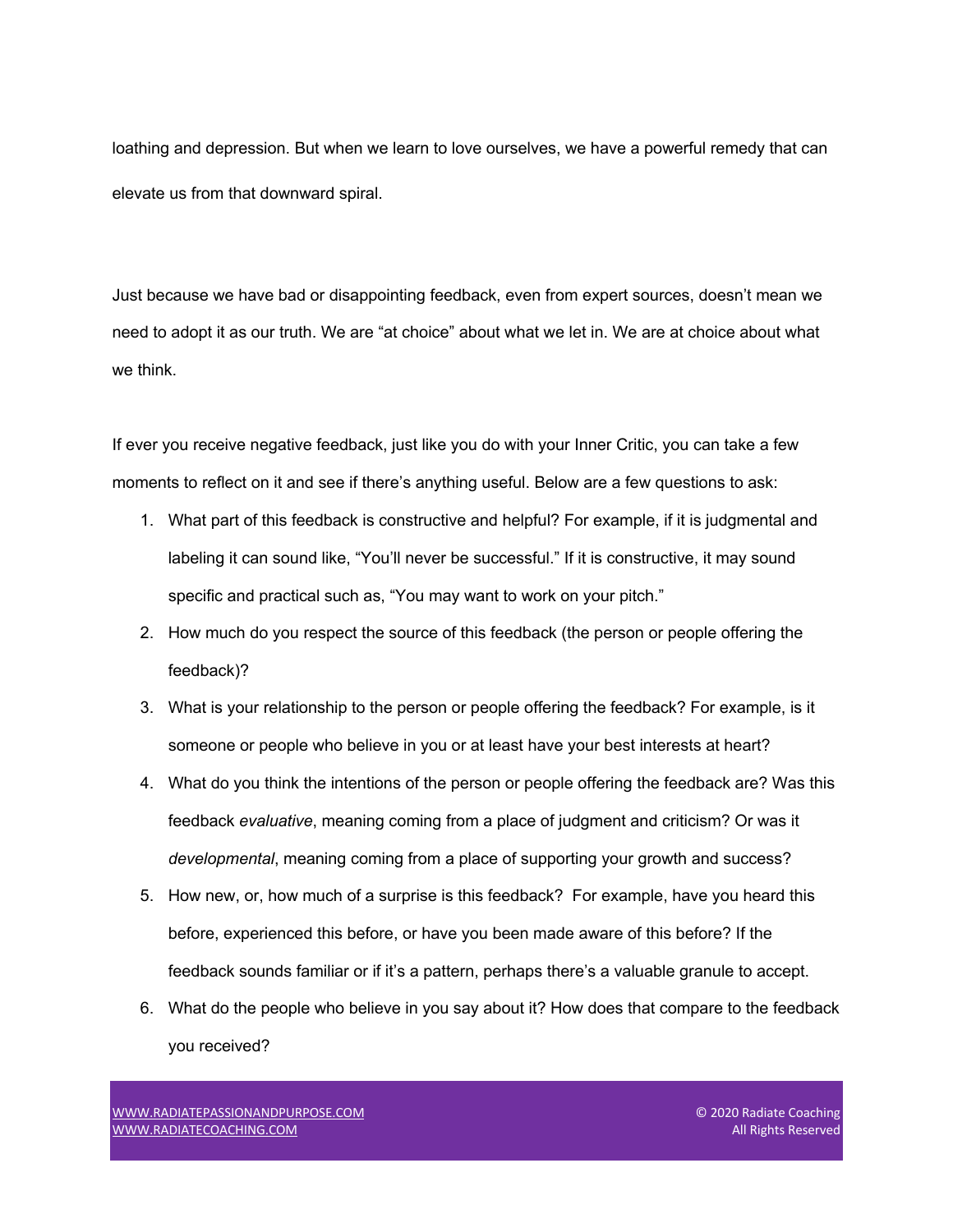- 7. What would be the benefit of accepting this feedback?
- 8. Will this feedback help you reach your goals and dreams?
- 9. What does your gut tell you about it?
- 10. What is the story you are telling yourself about yourself, in lieu of this feedback? How can you turn your story into a positive one?
- 11. If I accept this feedback, what's possible for me? How can I grow, and what would be the benefit?

Although some negative feedback can be potentially painful to hear, especially when someone doesn't package it all that delicately, this pain goes away with time… If you embrace a growth mindset while doing this reflection, you may find a golden nugget that allows you to take your abilities to the next level and move forward. Then, the feedback becomes a gift, helping you redirect and improve. You can then stay in a positive place while taking on the challenge.

Can you think of a time when you've received feedback from someone you know cares and who you trust? This is when feedback becomes the greatest gift of all, right? Some of my hardest lessons learned and yet defining growth moments came from mentors and leaders who believed in me and cared enough to give it to me straight. I always made sure to thank them, even if it was sometimes hard to digest in the moment. Nowadays, I practice the same with my Coachees when they ask. We call that "direct communication," and it is framed with care and support as a personal observation, not as an evaluation. As mentioned earlier, feedback with noble intentions using an appreciative approach and coming from the heart can be very helpful, motivating and inspiring.

In summary, we're not at the whim of what others say or do, or what life brings us. We are at choice about the feedback we accept. We are at liberty to decide whether the feedback can benefit us going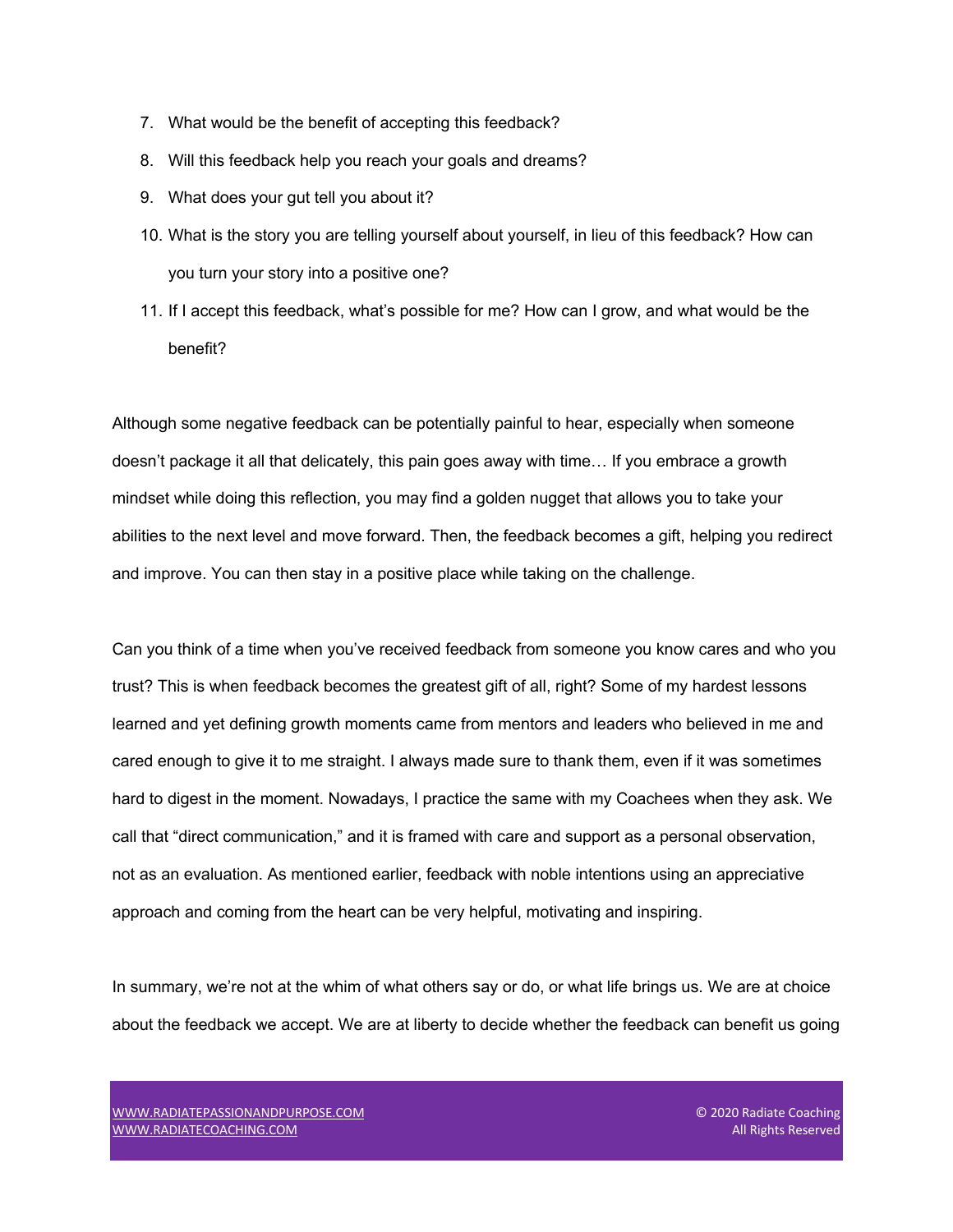forward or paralyze us. When we acknowledge this choice, the feedback becomes the gift it's meant to be.

Choosing what feedback we accept puts us in the driver's seat of our emotions and our lives. We're more stable, more resourceful, lighter and optimistic, which in turn affects how we relate to others and ultimately, our results.